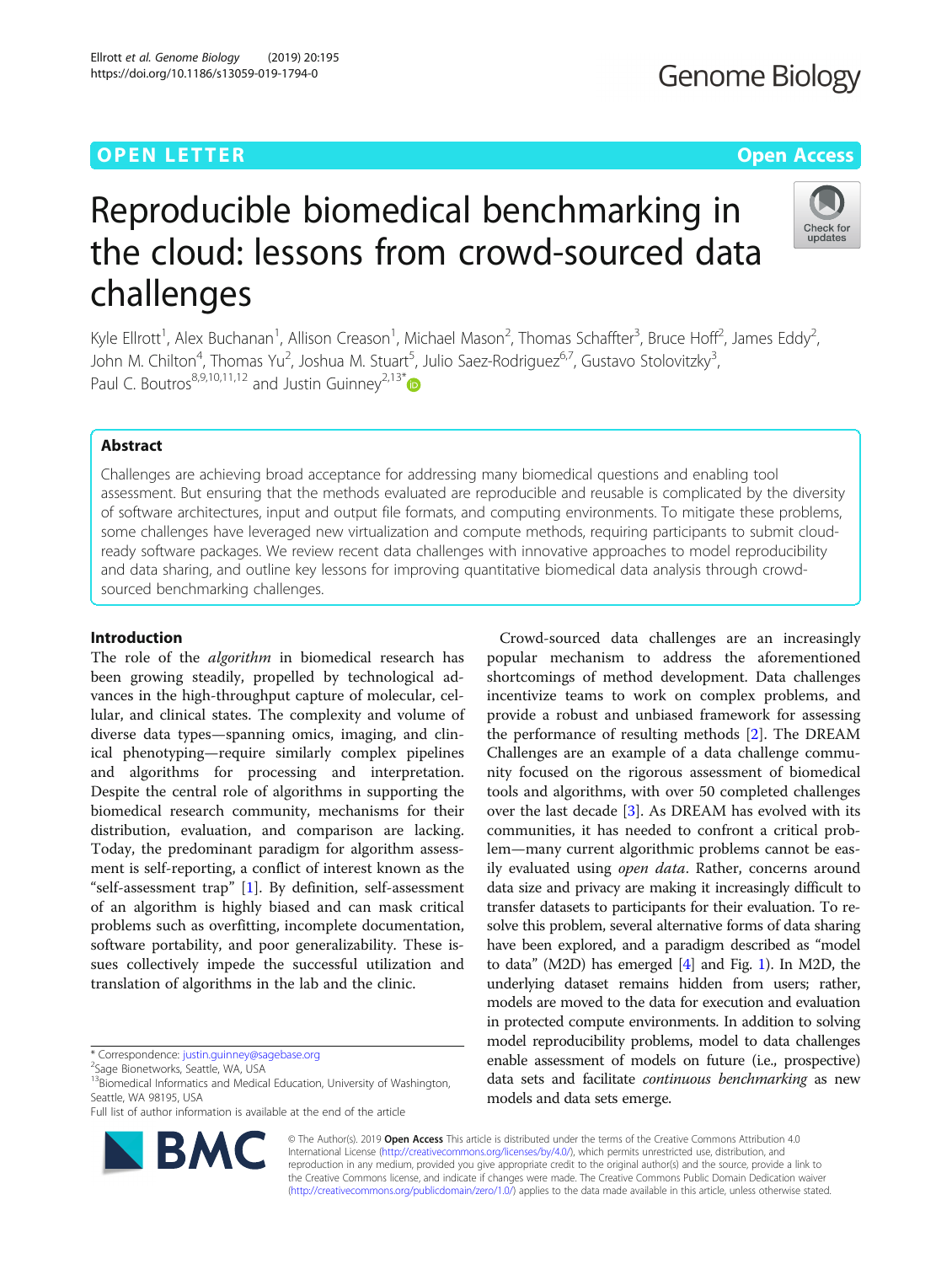<span id="page-1-0"></span>

DREAM has now successfully completed several M2D challenges, demonstrating the feasibility and utility of this paradigm. Each M2D challenge has revealed unique logistical and technological hurdles associated with data storage and access, scalability of compute resources, modularity of pipelines and algorithms, and the complexity of training models in a cloud environment. These challenges have also revealed important lessons on how to leverage cloud and virtualization technologies, how to utilize protected and sensitive data, and how to engage communities in solving complex biomedical problems. Here, we review five M2D challenges covering a broad range of scientific questions and data types. We highlight key lessons on benchmarking, challenge execution, model reproducibility, and data sharing. These lessons provide concrete steps for optimizing future cloud-based biomedical data challenges and also serve as a roadmap for creating a distributed benchmarking ecosystem that connects algorithms to data.

# M2D challenges overview

The M2D challenges examined here address a common problem: how to facilitate the training and evaluation of algorithms on hidden data at scale using cloud resources. This problem is addressed in different ways, depending on the unique technical and scientific constraints of each challenge. The variety of approaches is summarized in Fig. [2](#page-2-0) across five areas: (i) cloud environment, (ii) compute requirement, (iii) data generation method, (iv) data type, and (v) form of submitted model (algorithm). Here, we briefly introduce each of the challenges before describing the lessons learned with respect to implementation of the M2D paradigm.

#### Digital Mammography Challenge

The Digital Mammography (DM) DREAM Challenge was a data challenge designed to develop and assess algorithms for improved breast cancer detection [\[5](#page-8-0)]. The DM Challenge encouraged the use of deep learning methods applied to a large image repository of screening mammograms, with the goal of reducing the  $\sim 10\%$ false-positive rate of screening mammography [[6\]](#page-8-0). The Challenge asked participants to train and validate models that identify women with breast cancer using a hidden data cohort of screening images and limited demographic information.

The Challenge utilized multiple independent data cohorts for training and validation (see Table [1](#page-3-0)), with Kaiser Permanente Washington contributing the primary challenge cohort. The condition of use for all images dictated that the images could not be distributed directly to participants, thereby requiring the M2D paradigm whereby participants submitted containerized models to challenge organizers. Participants were able to submit three containerized pipelines for handling data pre-processing, model training, and model prediction which were then run by the challenge organizers within protected cloud environments (see Table [2\)](#page-3-0). Given the large data sets and deep learning requirements, computational resources available to participants included access to GPUs and large storage capacity. The Challenge resulted in 57 teams submitting 310 models during the 7 months of the Challenge. These models established the first-ever benchmarks of deep learning methods for detecting cancer from screening mammograms, with results to be published in a forthcoming manuscript.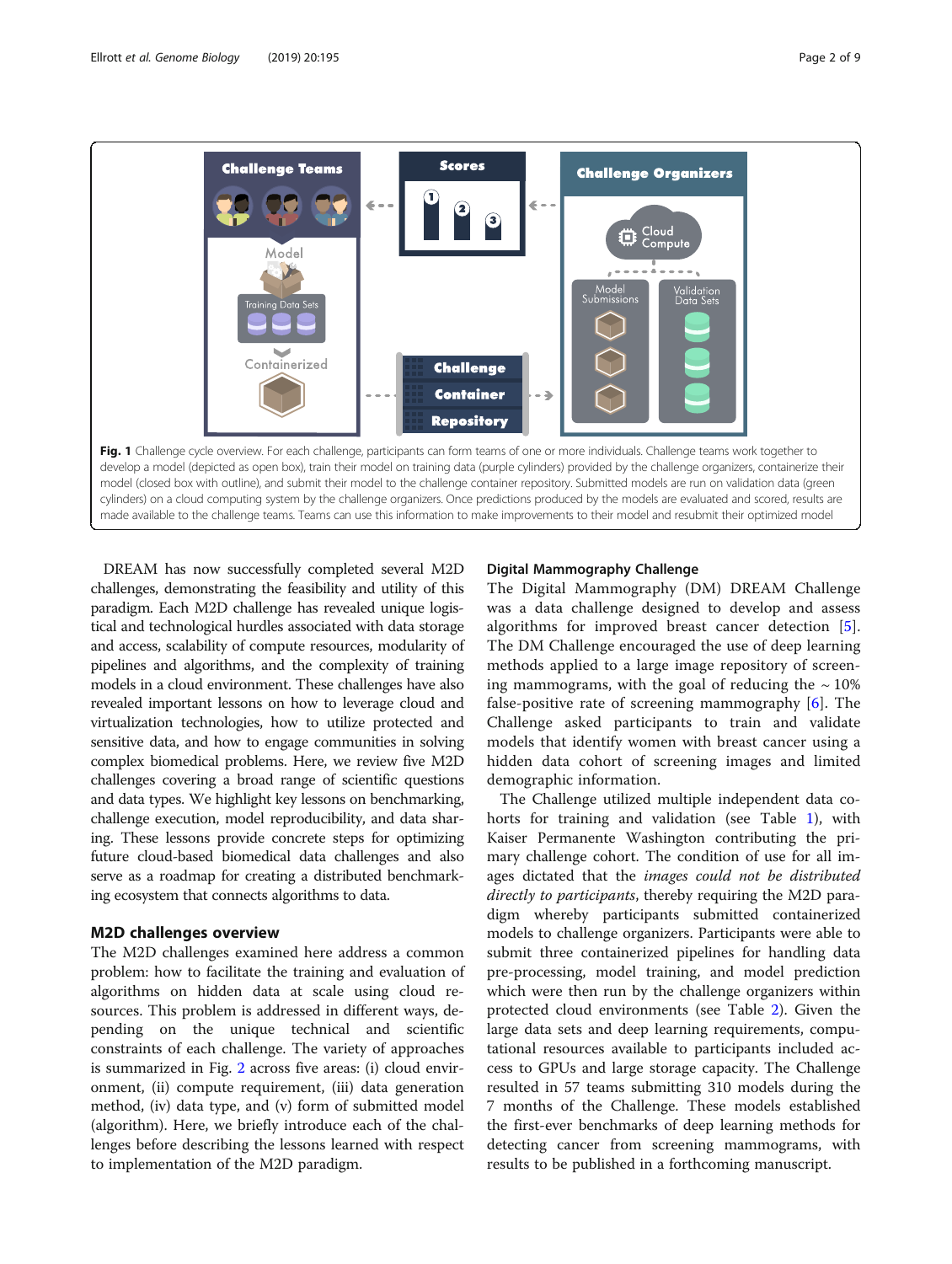<span id="page-2-0"></span>

#### Multiple Myeloma Challenge

Multiple myeloma (MM) is a cancer of the plasma cells in the bone marrow, and therapeutic strategies and clinical course depend on a complex interplay of clinical and molecular features. Risk-based therapy is becoming standard of care, creating an urgent need for precise risk stratification model to assist in therapeutic decisionmaking. The MM DREAM Challenge aimed to accelerate the development and evaluation of such risk models. Previous MM risk models using clinical, genomic, and transcriptomic data have been published [\[7,](#page-8-0) [8\]](#page-8-0), yet no objective and systematic assessment of these models has been conducted and none of these has yet been adopted for routine clinical use.

The MM Challenge was structured to provide participants access to large and robust data sets for model training, while utilizing unpublished and proprietary data for unbiased model validation. Validation data sets were acquired from commercial and academic entities on the condition that the data sets could not be directly shared with challenge participants. Consequently, teams were required to submit fully trained and Dockerized models that could be applied to these validation data sets, which included combinations of clinical, genomic, and transcriptomic data. Models were then scored according to their ability to predict disease-free survival in multiple patient cohorts. Well-regarded published models based on gene expression or genomic variants were used as state-of-the-art benchmarks, while simpler models based on age and MM stage were used to provide a lower bound on expected performance. The 427 models submitted by 73 teams were compared against these benchmarks and against one another, with the bestperforming ones significantly outperforming existing models and identifying novel gene candidates for follow-up studies.

## SMC-Het: ICGC-TCGA Tumor Heterogeneity Challenge

Subclonal reconstruction is the quantification and genotyping of each individual cell population within a tumor. SMC-Het was a global effort to improve methods in this field, including evaluation of the use of somatic variants to identify the different subclones in the sample, assign mutations to these different subpopulations, and reconstruct the evolutionary tree of these subpopulations. To accomplish this, the organizers of this DREAM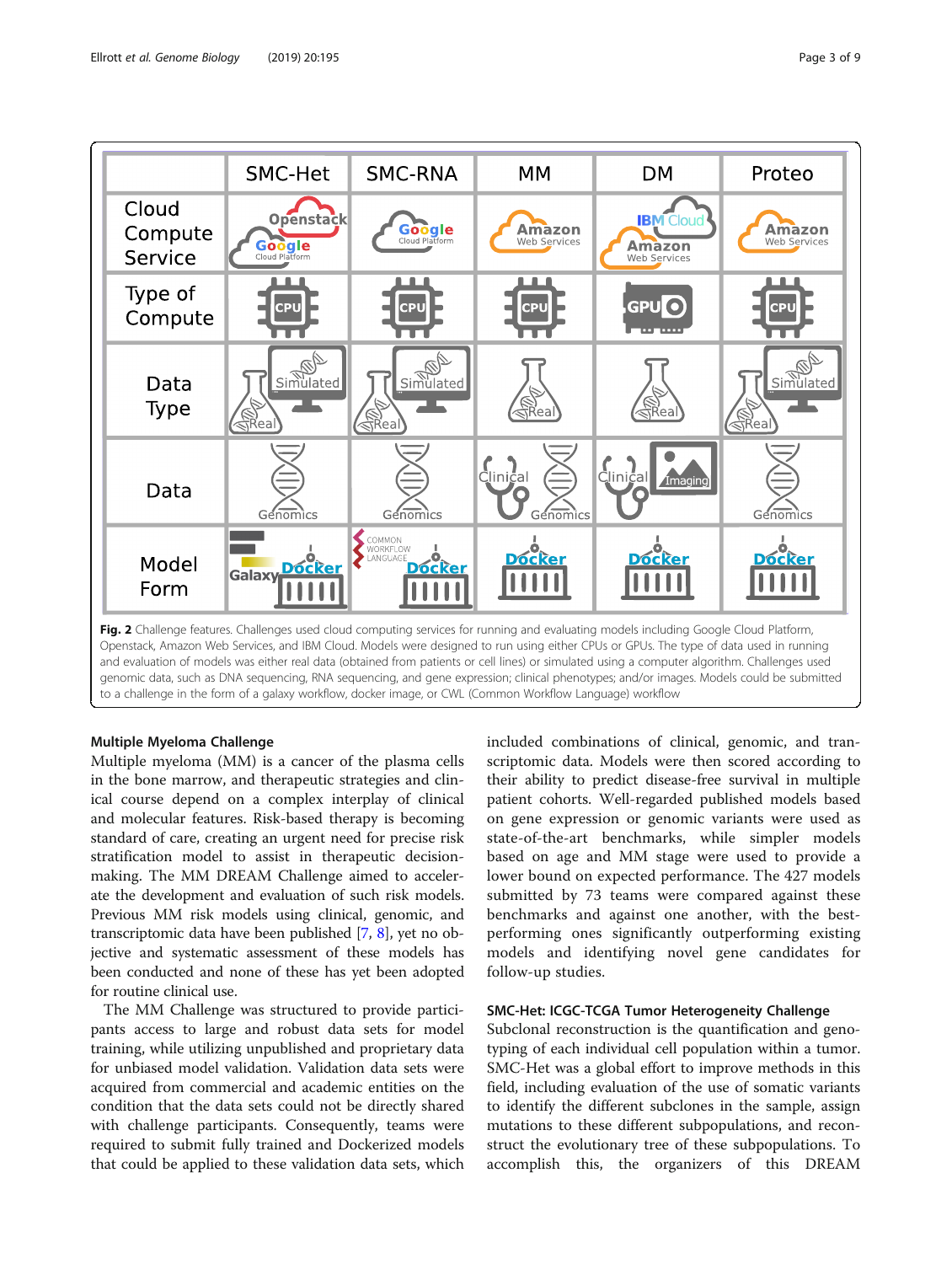#### <span id="page-3-0"></span>Table 1 Challenge data characteristics

| Challenge           | Data types                                      | Data cohorts      | N samples                  | Size    | Oper |
|---------------------|-------------------------------------------------|-------------------|----------------------------|---------|------|
| Digital Mammography | Human clinical Imaging                          | Kaiser Permanente | 80k patients (640k images) | 13 TB   | No   |
|                     |                                                 | <b>MSSM</b>       | 1k (15k)                   | .3 TB   | No   |
|                     |                                                 | Karolinska        | 69k (663k)                 | 13.2 TB | No   |
|                     |                                                 | <b>UCSF</b>       | 42k (500k)                 | 10 TB   | No   |
|                     |                                                 | <b>CRUK</b>       | 7 k                        |         | No   |
|                     |                                                 | Total             | 200k (1818k)               | 36.5 TB |      |
| Multiple Myeloma    | Human clinical; gene expr; DNAseg; Cytogenetics | <b>MMRF</b>       | 797                        | 11 GB   | Yes  |
|                     |                                                 | <b>PUBLIC</b>     | 1444                       | 1 GB    | Yes  |
|                     |                                                 | <b>DFCI</b>       | 294                        | 76 GB   | No   |
|                     |                                                 | <b>UAMS</b>       | 463                        | 6 GB    | No   |
|                     |                                                 | M2Gen             | 105                        | 41 GB   | No   |
|                     |                                                 |                   |                            |         |      |

Data cohorts describe the source of the data used in the challenge. MSSM Mount Sinai School of Medicine, UCSF University of California San Francisco, CRUK Cancer Research UK, MMRF Multiple Myeloma Research Foundation, DFCI Dana-Farber Cancer Institute, UAMS University of Arkansas for Medical Sciences, Training synthetically generated data provided to participants. Test synthetically generated data held-out data, Real cell lines spiked in with known constructs. The number of samples in digital mammography includes the number of patients and the number of images in parentheses. Open indicates whether the data was publicly available to participants

SMC-Het All 76 22 GB No SMC-RNA Simulated; Human clinical; RNA-seq Training 31 31 290 GB Yes

Challenge created simulated tumors with known tumor evolutionary histories, accepted Docker containers from participants, and scored the methods on new simulated tumors. The methods were able to be rescored as improvements were made to the tumor heterogeneity simulator itself [[9\]](#page-8-0).

Participants were provided custom Google Cloud VM images running Galaxy and Planemo to allow them to develop analysis pipelines. Contestants were given examples of the input data, consisting of somatic variant VCF and copy number alteration files, along with the result files. These files were small enough so that they could be packaged on the VM image along with the development software. A copy of the evaluation and scoring code was also packaged as a Galaxy tool. This allowed users to quickly cycle between developing tools and evaluating their results on a set of training files. Once contestants were ready to submit, a submission system was built directly into the VM, accessible via a command-line utility or a website running on the VM. This utility would package the participants Galaxy tools and workflow, as well as extract Docker container images from the VM, and copy them all to Synapse Challenge Platform, before creating a submission entry in the evaluation queue. By the challenge's close, the organizers received 76 entries from 31 teams.

Total 3103 3103 3104 3105 3108

Test 20 197 GB Yes Real 32 32 265 GB No

#### SMC-RNA: ICGC-TCGA RNA-Seq Challenge

The transcribed genome serves a multitude of functions within a cell including carrying the information to encode proteins and serving as regulatory components. Coding and noncoding RNA have been demonstrated to play an important role in cancer. Dysregulation of RNA expression and formation of chimeric fusion proteins are both common features in tumor cells. Next-generation sequencing can both quantify RNA abundance and define its structure, allowing simultaneous identification and quantitation of chimeric transcript and protein products not present in normal cells, which can be used

Table 2 Summary of models and teams for challenges

| Challenge           | Cloud platforms    | Model format   | # of models | # of teams |
|---------------------|--------------------|----------------|-------------|------------|
| Digital Mammography | AWS, IBM Softlayer | Docker         | 310         | 57 teams   |
| Multiple Myeloma    | <b>AWS</b>         | Docker         | 180         |            |
| SMC-Het             | ISB-CGC (Google)   | Galaxy, Docker | 58          | 31         |
| SMC-RNA             | ISG-CGC (Google)   | CWL, Docker    | 141         | 16         |
| Proteogenomic       | <b>AWS</b>         | Docker         | 449         | 68         |

Number of participants from each challenge, as well as model types and submission counts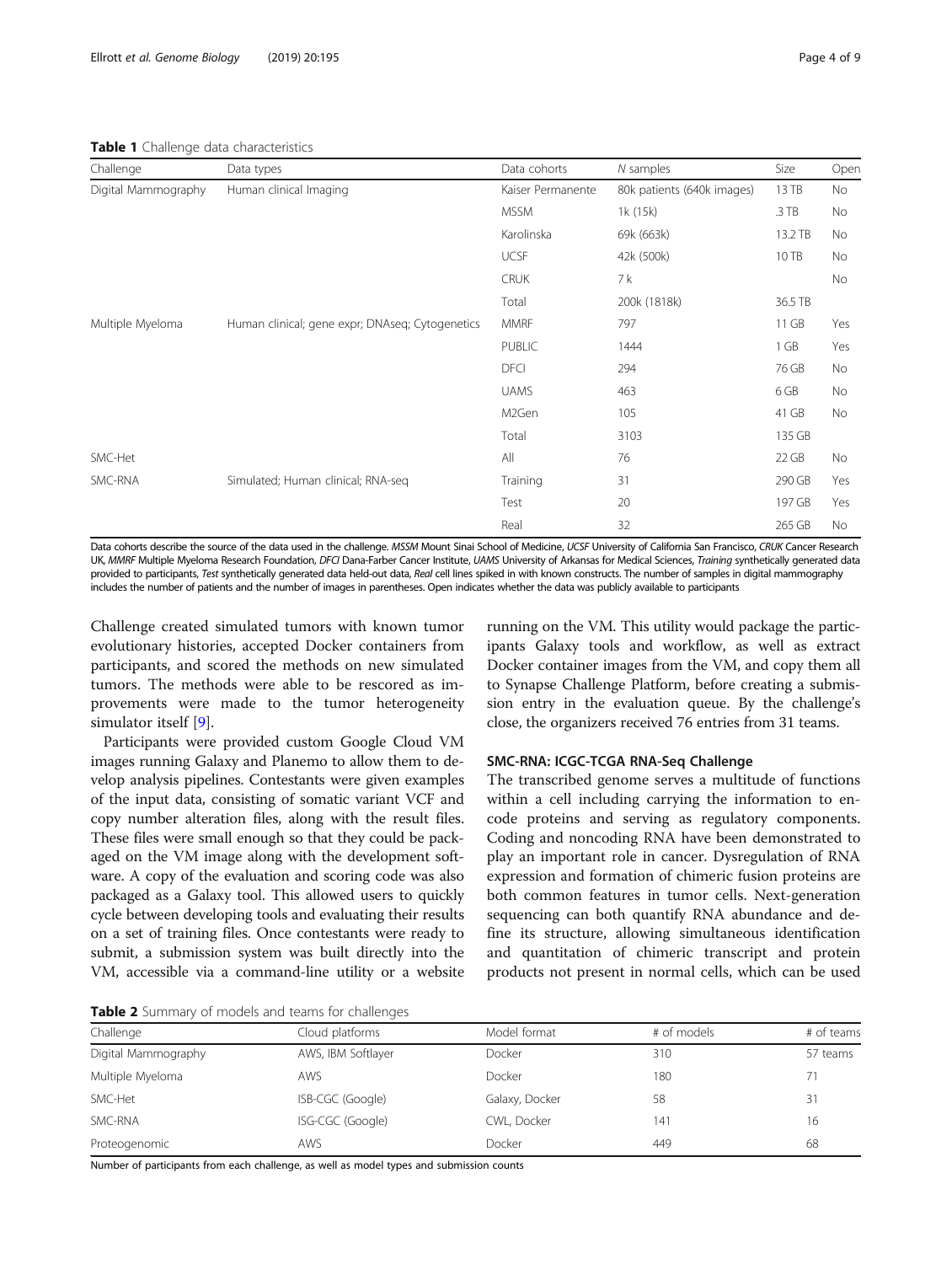as diagnostic markers (e.g., TMPRSS2-ERG in prostate cancer) or drug targets (e.g., BCR-ABL in CML). The SMC-RNA DREAM Challenge was an effort to improve standardization, reproducibility, and accuracy of RNA-Seq methods. Participants were provided Illumina-based RNA sequencing from simulated tumor samples and evaluated on their ability to quantify isoform abundance and to detect chimeric fusion transcripts.

The SMC-RNA Challenge provided participants the flexibility to choose their development environment through either the ISB Cancer Genomics Cloud or Seven Bridges Cancer Genomics Cloud. For participants who used ISB-CGC, the challenge provided access to training data on a Google storage bucket as well as custom Google VM images to use for their development environment. On SBG-CGC, training data was made accessible on a public project that users could clone and use in conjunction with the Seven Bridges Software Development Kit. Training data, which consisted of Illumina-based sequence FASTQ files, was synthetically generated in the same way as testing data. In order to standardize the submissions and evaluation of the methods, participants were required to define a CWL workflow for their tool and package their runtime environment using a Docker container. ISB-CGC participants were responsible for writing their own tool definition and workflow in CWL. The submission process consisted of pushing their Docker container to a public repository and submitting a merged CWL workflow (which references the Docker image) to Synapse. On SBG-CGC, participants were able to utilize the Rabix tool and workflow editors to both describe the tool and string together multiple tools into a workflow. For submission, participants shared a successfully completed task. The evaluation framework consisted of two steps: running submitted methods on test data using ISB-CGC and scoring their performance. The organizers received 76 submissions from 14 teams for fusion detection and 65 from 8 teams for isoform quantification.

#### Proteogenomic Challenge

The NCI-CPTAC DREAM Proteogenomics Challenge (Proteogenomics Challenge) aimed to use the community to develop computational tools to predict the proteome and phospho-proteome from genomics and transcriptomics as a means to understand the association between genome, transcriptome, and proteome in tumors. Measuring the proteome is very challenging, but recent rapid technology developments in mass spectrometry are enabling increasing deep and accurate proteomics analysis. The characterization and analyses of alterations in the proteome, such as phosphorylation, provide additional insight into the functionality of proteins and their deregulation in cancer. Collectively, (phospho) proteomic has the promise to shed light into the complexities of cancer and may improve development of both biomarkers and therapeutics. This challenge asked participants to find new methods for imputing missing values in proteomic data, predict protein abundances, and identify phosphorylation events from genomic data.

This Proteogenomics Challenge used public and novel proteogenomic data to answer fundamental questions about how different levels of biological signal relate to one another. The challenge was built using a collection of tumor/normal pairs, with matched genomic, transcriptomic, and proteomic characterization for breast and ovarian cancer, large part of which had not yet been released to the public. Data was provided by the CPTAC (National Cancer Institute's Clinical Proteomic Tumor Analysis Consortium). Since the novel data could not be directly shared with the challenge participants, teams were required to submit fully trained and Dockerized models that could be applied to this data. The challenge attracted methods from 68 teams with 449 submissions over the three sub-challenges.

# Lessons learned

## Increased demands on participant to construct reproducible models

In traditional challenge formats, participants download test data sets, run their method, and upload the outputs of their models to challenge organizers. While simple and convenient to participants, this format does not take advantage of the considerable strengths associated with M2D that includes the ability (i) to easily disseminate models to the public, (ii) to perform post hoc experiments and new analyses after the closure of the challenge, (iii) to evaluate performance in newly obtained data sets, and (iv) to develop and experiment with ensemble models. Naturally, there is a trade-off with the additional complexity and overhead required to host and participate in—a M2D challenge compared to a traditional data challenge. However, while there is an increased upfront burden on participants which may negatively impact participation, this is offset by the greater flexibility and rigor that M2D bring to challenges. However, as familiarity with virtualization and workflow technologies continues to grow—and as the technology itself matures—we expect that these burdens on participants will substantially decrease.

# Importance of designing challenges in conjunction with data contributors

Every benchmarking challenge relies on input datasets, and obtaining unpublished validation data requires close collaboration with researchers generating the data. There may be a number of concerns around access and security of that data. Among these is the desire of data contributors to have the first opportunity to publish key scientific results from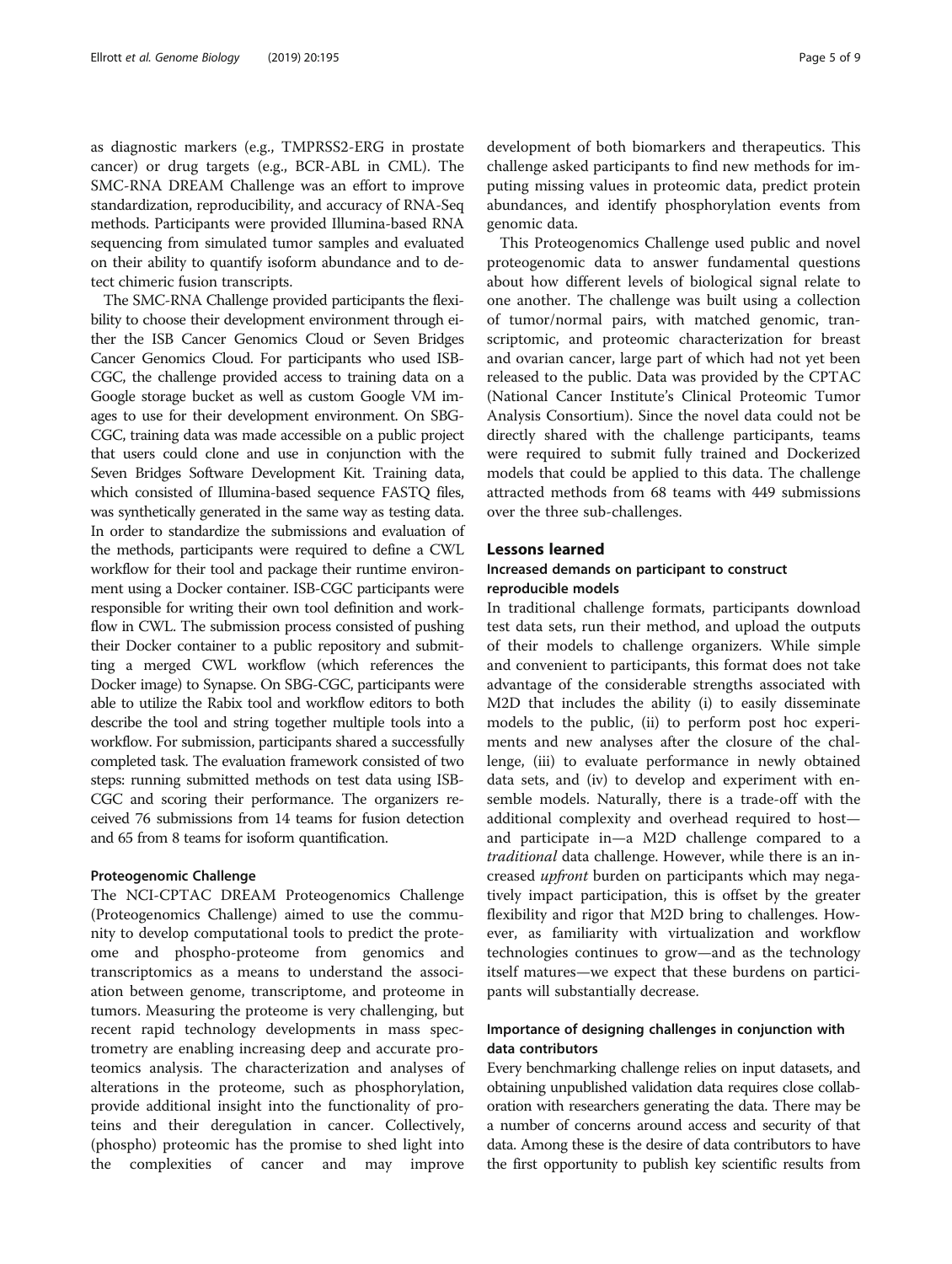their data. This can at times conflict with the need to keep datasets private to ensure an unbiased benchmarking challenge. Additionally, challenge validation data may be composed of multiple cohorts each originating from a separate data contributor, as was the case in the Multiple Myeloma Challenge. In such cases, these data contributors may view each other as competitors, and additional care must be taken to ensure such validation data is protected. To ensure the trust of data contributors, we developed guidelines regarding permissible summary statistics or sample characteristics participants could return and audited these accordingly. To further protect validation data in both the Digital Mammography and Multiple Myeloma challenges, we applied a strict size limit to output logs. To drive method development, participants need easy access to training data with clear information about the "truth." In many cases, the most viable method is to develop synthetic models to generate training data. For example, in the case of the SMC-RNA Challenge, several rounds were scored using synthetic FASTQ files that could be provided to participants with minimal concerns around data privacy.

#### Develop robust strategies for generating training data

The selection of training and debugging data is a complex issue, and each challenge has had to adopt customized approaches depending on data availability. For some challenge data, there were no privacy issues and training data—a subset of the full data set—could be shared directly with participants, as was done for the Proteomics Challenge. Others challenges have used simulated data to bypass these issues—as in the SMC-RNA Challenge. While simulated datasets may not completely recapitulate the underlying biology, they can provide a baseline on known and expected qualities of the data and can assist in developing robust computational pipelines. For the DM Challenge, none of the primary challenge data could be disseminated to participants. To help with model training, challenge participants could submit Dockerized containers that were permitted to train models using a subset of the imaging data. Limited feedback was returned to participants from method logging, but this required careful scrutiny by challenge organizers to ensure no sensitive data was leaked through the returned log files. Many teams in the DM Challenge utilized public datasets for training seed models and then used the private challenge data for further optimization.

# Monitoring, rapid correction, and feedback to participants

A public-facing challenge is a complex interaction that involves providing documentation to users, accepting work products, and making sure outputs are compatible and that novel methods from external parties will function correctly within a pre-set evaluation system. Each of these steps can contain novel software-development, algorithmic, or scientific work. Consequently, challenge procedures need to be put in place that will mitigate common failures that include (1) carefully documenting the input data format and requirements for the model output format, (2) providing a small, representative data set which participants can download and test with their code prior to submission, (3) providing a mechanism for rapid assessment and feedback of execution errors using a reduced size dataset, and (4) performing upfront validation prior to initiating computational expensive and long-running jobs. When running computational models in the cloud, we are asking participants to give up the close, interactive exploration of data they might normally pursue when tinkering with novel algorithmic approaches and to troubleshoot potential defects in their code. In the event that an algorithm fails to execute, providing log files back to the participants may assist in diagnosing and fixing errors. However, this has the potential to leak data or sensitive information and must be tightly controlled. Consequently, if log files must be returned to participants, we recommend using simulated or "open" data for testing and troubleshooting models.

#### Estimating and managing computational resources

For many challenges, computational methods can have non-trivial run times and resource requirements (see Fig. [3](#page-6-0)). For example in the SMC-RNA Challenge, methods can average 4 h per tumor. When doing the final computational runs, every method submitted needs to be run against every testing set. This can quickly lead to thousands of computational jobs that cost several thousand dollars, all of which is now run at the cost of the challenge organizers. In a number of different challenges, runtime caps had to be put into place to eliminate methods that took multiple days to complete. In the case of the SMC-Het Challenge, methods were limited to a budget of \$7/ tumor. A high memory machine cost \$0.60 an hour, which equated to  $\sim$  12 h of compute time for memoryintensive algorithms. In some challenges, preemptable machines were used for evaluation, because of their lower costs. But these types of VMs work better for short running methods, that can complete before the cloud provider preempt the system. Efforts such as the Digital Mammography challenge, in which both model evaluation and *training* are performed in the cloud, require significantly increased compute resources. In this case, we limited compute budgets to 2 weeks per team per round for model training, with four rounds in the challenge. The high-end GPU servers cost several dollars per hour to rent from cloud providers. Not knowing in advance how many participants would join, we faced the risk of running out of computational resources. From this perspective, it is far less risky to ask participants to provide their own computation but, of course, this is only feasible when data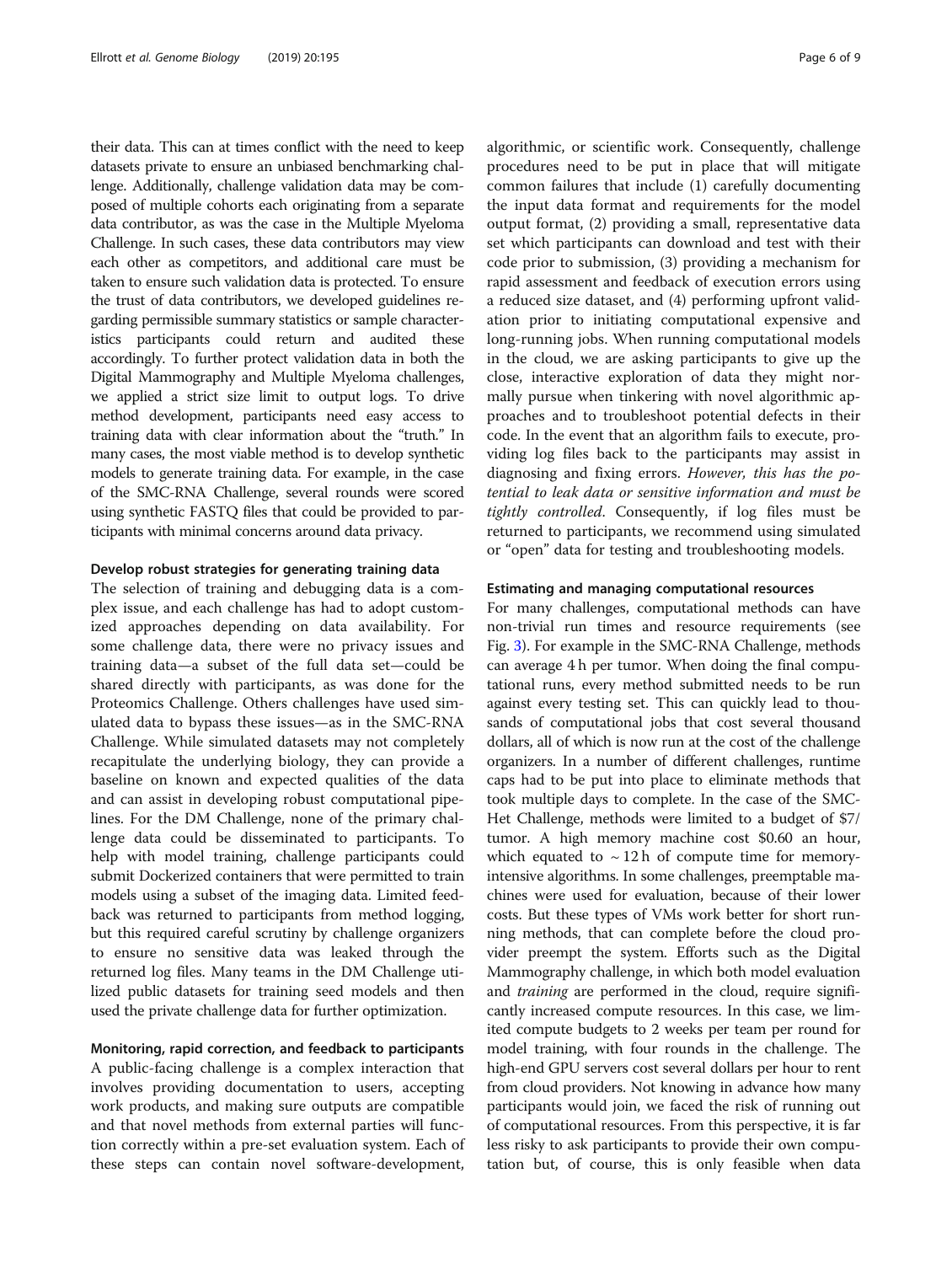<span id="page-6-0"></span>

M2D approach is theoretically cheaper

contributors agree to let participants download training data. In short, when organizing a challenge, care must be taken to only commit to run the training phase when it is truly necessary for business reasons, such as sensitivity of training data.

## Increased flexibility to evolve and adapt a challenge over time

During the active phase of the challenge, and even post analysis, there is a great deal of additional thought and analysis that goes into the evaluation data and the evaluation criteria. In some cases, there are evaluations that need to be made to the dataset, based on characteristics found during the challenge. Fixing these systems during the running of the challenge is inevitable, but every disruption disincentivizes participants from continuing work on the challenge and may limit the moral authority of the challenge to drive community-evolution. In previous challenges, if there was an issue with the testing data, it was impossible to adjust it and send back to users for new analysis. But with portable code, it becomes possible to modify the testing set, rerun methods, and evaluate. The SMC-Het Challenge faced the problem that there were no well-accepted standards for the scoring of complex phylogenetic relationships in cancer. This created a need for development of new methods for model simulation and scoring [[10\]](#page-8-0), and these greatly increase the risk of unexpected errors, edgecases or performance degradations. Because the participants submitted reproducible code, their methods could be reevaluated using newly generated models and evaluation methods.

#### Model distribution and re-use

Docker containers have a very modular format for distribution, and there exist several different repositories that allow for users to download the software image with a single command. However, this is only one component of distribution; there is also a need for systems that document how to invoke the tool, with descriptions of command-line formatting, tunable parameters and expected outputs. If these descriptions are machine parseable, they can be deployed with workflow engines that manage large collections of tasks. In the case of SMC-Het, the chain of commands was documented using the standards from the Galaxy Project [\[11\]](#page-8-0). For the SMC-RNA Challenge, these descriptions were made using the Common Workflow Language (CWL) [doi:[https://doi.org/10.6084/](https://doi.org/10.6084/m9.figshare.3115156.v2) [m9.figshare.3115156.v2](https://doi.org/10.6084/m9.figshare.3115156.v2)]. These systems allow for automated deployment, and are used as part of the evaluation framework deployed by challenge organizers. Because of this, two of the winning methods from the SMC-RNA Fusion calling challenge have been integrated into the NCI's Genomic Data Commons [[12](#page-8-0)] (GDC) standard analysis pipeline, and are now being applied to a number of datasets including TARGET, CPTAC, MMRF and TCGA.

# Future of data challenges and cloud-centric analysis

The purpose and scope of data challenges are quickly evolving in response to a rapidly maturing compute ecosystem, the growing popularity of challenges to solve complex problems, and the use of challenges to demonstrate and advertise technical competencies. Most importantly, challenges provide a robust and unbiased mechanism for assessing the best approach to solving quantitative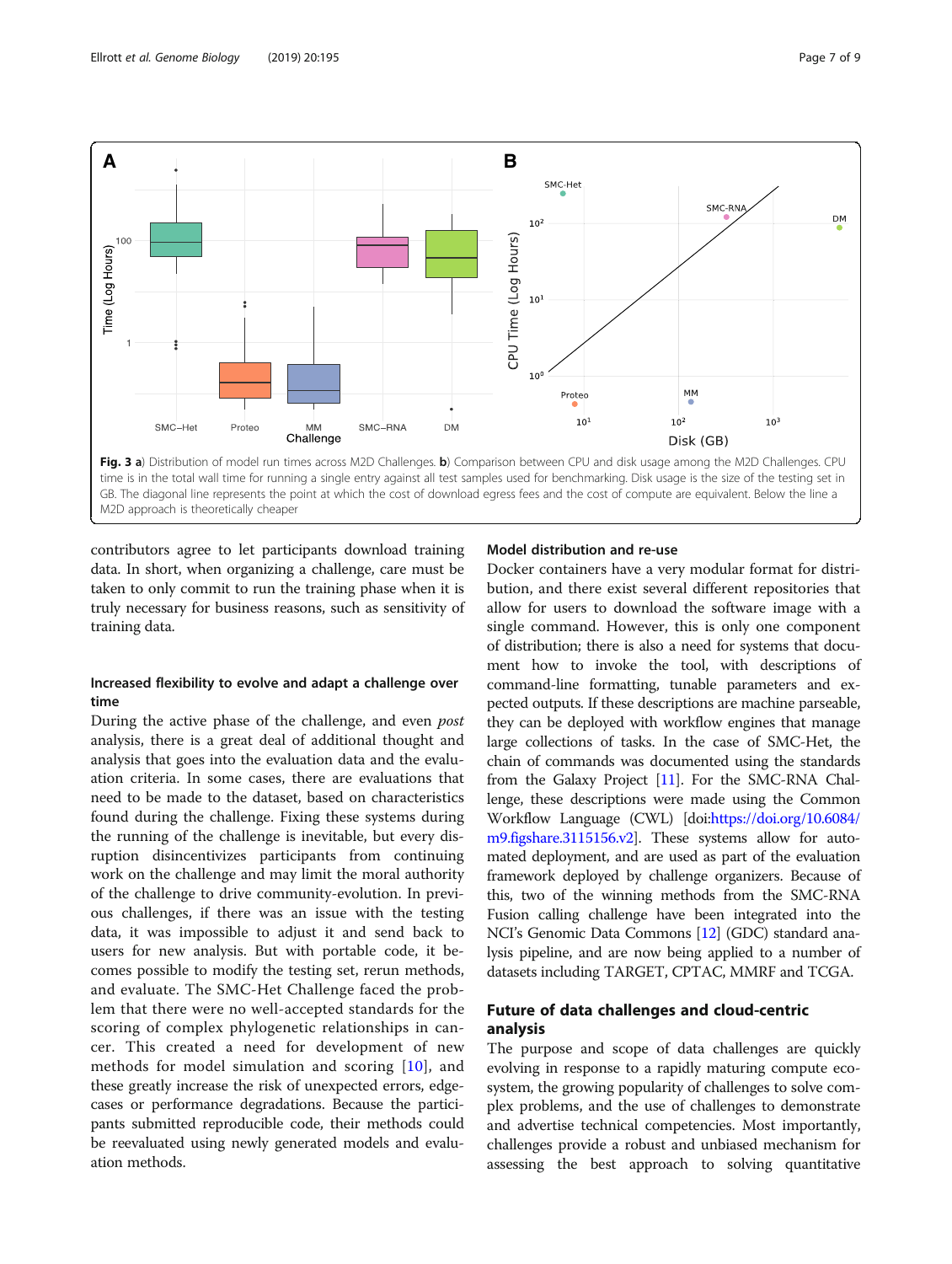problems. This is increasingly important in a world where algorithms are playing critical roles in biomedical decision making. The ability to objectively track the performance of algorithms over time - across a wide array of data cohorts - can play an important role in establishing confidence that algorithms are achieving their purported goals. Below, we outline some of the innovative and exciting directions for future data challenges, and biomedical analysis more broadly.

#### Bridging the translation gap

One key bar algorithm developers need to pass to induce their tool or algorithm to be broadly adopted is believability: does the algorithm achieve its purported claims. In this regard, a bottleneck in most of biomedicine is not the lack of algorithms, but instead the lack of validated and verified algorithms. This lack of validation is a major contributor to the failure of tools to move beyond the research setting into a context that can more directly impact human health (i.e., the translational gap). Data challenges solve this problem by developing benchmarks and objective standards for tool evaluation. Challenges reveal the strengths and weaknesses of competing approaches to solving domain-specific problems, and in doing so, can accelerate the selection and adoption for tools to use in the lab and the clinic. Utilizing the M2D approach, the ability to capture methods and replay them in a controlled environment provides the opportunity to close the gap to direct patient care.

#### Distributed benchmarking ecosystem

Some of the most highly impactful biomedical data is not readily shareable due to concerns around privacy, personal health information, or intellectual property risks. Well-known examples of such data include clinical trial data, electronic healthcare records (EHR), and genetic data. The inability to access these critical datasets further contributes to the translational gap. We can imagine, and are developing toward, a frictionless benchmarking ecosystem whereby algorithms are regularly distributed to private clouds and protected data repositories for evaluation on hidden data. Such a system would enable real-time assessment of an algorithm's performance, and allow this performance to be tracked over time as new data becomes available. Moreover, by distributing an algorithm over many such repositories, differences in performance as a result of collection biases or population differences could be assessed, and be used to determine an algorithm's generalizability. Indeed, DREAM has already begun piloting such approaches with the recently launched EHR DREAM Challenge [\[13](#page-8-0)], which will allow participants to develop and assess predictive clinical algorithms across multiple healthcare systems' data repositories. We intend to use this Challenge to demonstrate the feasibility and value of a secure and distributed benchmarking system.

#### Enabling a cloud-centric future for biomedical research

As the rapid expansion of data generation continues, research projects will be increasingly reliant on distributed cloud-based systems for data processing and analysis. Solutions that involve a single lab distributing a package of tools and documentation for running on a single dataset or running a low throughput web server will not scale. Without standards for packaging and documenting how to invoke tools, the frictional cost of transferring software slows down the movement of methods into new cloud resources. Analytical methods need to be packaged using modern cloud-based solutions so that new methods can be quickly moved to new data and deployed by new groups. M2D encapsulates this shifting paradigm, where algorithms are brought to data in a systematic and scalable way. As this paradigm becomes more widely implemented—not only for data challenges but as the predominant architecture for biomedical and genomic data hosting and *data commons*—we envision a future in which the barriers between algorithms and data are substantially reduced, thereby accelerating biomedical insights and applications.

#### Conclusion

As the role of algorithms and software tools within the biomedical sciences grows, there is a concomitant need to rigorously evaluate and benchmark their performance. By utilizing cloud-based infrastructure and virtualization software, this is achievable like never before. The data challenges described herein are proof-of-concepts successfully demonstrating how large, complex, and sensitive biomedical data can be used to address scientific questions and benchmark methods. These challenges have also presented an alternative paradigm with respect to data access, algorithm reproducibility, community participation, and objective evaluation. As cloud platforms expand their services at ever cheaper costs, and as biomedical institutions improve federated and integrated capabilities across sites, data challenges and algorithm benchmarking are likely to become important fixtures in the biomedical landscape.

#### Additional file

[Additional file 1:](https://doi.org/10.1186/s13059-019-1794-0) Review history. (DOCX 18 kb)

#### Review history

The review history is available as Additional file 1.

#### Authors' contributions

KE and JG conceived of the study and authored the manuscript. AB and AC contributed to the analysis and generation of figures. BH, JE, JMC, and TY